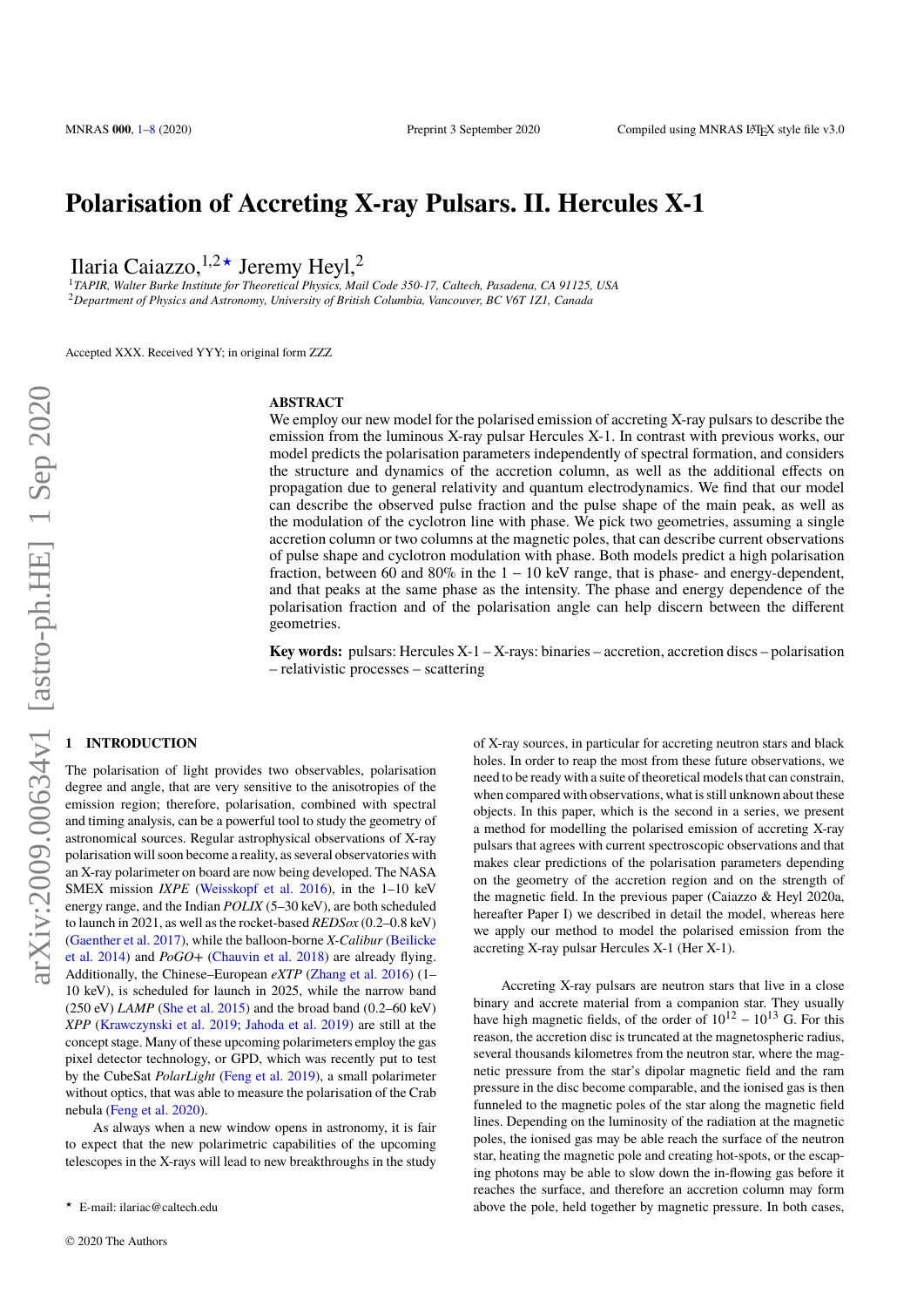the small area of the emission region coupled with the rotation of the star gives origin to the pulsating nature of the emission.

Her X-1 was one of the first accreting X-ray pulsars to be discovered [\(Tananbaum et al.](#page-7-3) [1972\)](#page-7-3) and is one of the brightest and most studied; for this reason, it will be one of the main targets of all the upcoming polarimeters. Her X-1 is a persistent source in the X-rays, and its X-ray flux shows several periodic modulations. The neutron star is orbiting a  $2.2 M_{\odot}$  stellar companion [\(Reynolds et al.](#page-7-4) [1997\)](#page-7-4), HZ Her, with a period of 1.7 days, as can be inferred from the deep eclipses in the X-ray flux, while the spin period of the neutron star itself is 1.24 s. A third, super-orbital modulation, thought to be caused by the precession of the accretion disc, has a period of 35 days [\(Giacconi et al.](#page-6-8) [1973\)](#page-6-8). The 35 days cycle shows two "on" states, in which the pulsed emission is observed: a "Main-On" of about 10 days and a 5-days "Short-On", separated by two "off" states during which the emission from the neutron star is occulted by the disc [\(Gerend & Boynton](#page-6-9) [1976;](#page-6-9) [Boynton et al.](#page-6-10) [1980;](#page-6-10) [Scott & Leahy](#page-7-5) [1999;](#page-7-5) [Scott et al.](#page-7-6) [2000;](#page-7-6) [Klochkov et al.](#page-6-11) [2008;](#page-6-11) [Vasco et al.](#page-7-7) [2013\)](#page-7-7).

Intriguingly, the pulse profile evolves following the same 35 day cycle, with features appearing and disappearing with phase and energy [\(Truemper et al.](#page-7-8) [1986;](#page-7-8) [Deeter et al.](#page-6-12) [1998;](#page-6-12) [Scott et al.](#page-7-6) [2000;](#page-7-6) [Staubert et al.](#page-7-9) [2013\)](#page-7-9). This modulation in the pulse shape has been explained by the precession of the neutron star [\(Truemper](#page-7-8) [et al.](#page-7-8) [1986;](#page-7-8) [Postnov et al.](#page-7-10) [2013\)](#page-7-10) or of the disc [\(Scott et al.](#page-7-6) [2000;](#page-7-6) [Leahy](#page-6-13) [2002\)](#page-6-13). Both theories present some issues. The neutron star precession model implies that a very strong and not yet identified feedback mechanism links the clock of the disc's and the neutron star's precession, as the two appear perfectly synchronised on very short timescales; additionally, a mechanism is needed to explain why the precession period of the neutron star changes every few years by a few percent. On the other hand, if the appearing and disappearing of features are to be explained by the occultations of a precessing disc, the disc has to be very close to the star, at about 20-40 neutron star radii, which is more than ten times closer than the magnetospheric radius for a magnetic field of a few  $10^{12}$  G. For a detailed discussion, see [Staubert et al.](#page-7-9) [\(2013\)](#page-7-9). Here we suggest an alternative explanation, in which the features in the pulse profile that show a modulation in the 35 days period are caused by reflections off the precessing disc of the beamed radiation coming from the neutron star (see § [3\)](#page-2-0).

The modulations of spectral features can provide further insights on the geometry of the source and on the origin of the emission. The spectra of many accreting X-ray pulsars show cyclotron resonant scattering features (CRSFs), caused by resonant scattering of photons off electrons in the high magnetic field [\(Truemper et al.](#page-7-11) [1978;](#page-7-11) [Araya-Góchez & Harding](#page-6-14) [2000\)](#page-6-14). The CRSFs provide a direct measurement of the strength of the magnetic field in the emission region, and that is how the magnetic field of Her X-1 has been measured to be a few times  $10^{12}$  G. The cyclotron feature's energy is often modulated with rotational phase, and this has been explained by the fact that as the star rotates, the emission that we see comes from different emitting spots, where the magnetic field has different strengths (e.g. in [Kreykenbohm et al.](#page-6-15) [2004\)](#page-6-15). In some pulsars, the CRSF shows a long term evolution as well that is thought to be due to changes in the geometry of the accretion region or of the local magnetic configuration [\(Becker et al.](#page-6-16) [2012;](#page-6-16) [Staubert et al.](#page-7-12) [2014;](#page-7-12) [Nishimura](#page-7-13) [2014\)](#page-7-13). In particular, the centroid energy of the CRSF in Her X-1 has shown a steady decline until the year 2010 and then it has remained stable [\(Ji et al.](#page-6-17) [2019,](#page-6-17) and references therein). Some sources show an additional long term variability in the cyclotron line scattering feature that correlates (or anti-correlates) with accretion luminosity [\(Tsygankov et al.](#page-7-14) [2006\)](#page-7-14). As the pulsars that show a nega-

tive correlation are also the brightest ones, it has been suggested that a negative correlation is also an indication of super-critical luminosity and therefore the difference in variability could be caused by a difference in accretion geometry [\(Mushtukov et al.](#page-6-18) [2015;](#page-6-18) [Poutanen](#page-7-15) [et al.](#page-7-15) [2013;](#page-7-15) [Lutovinov et al.](#page-6-19) [2015;](#page-6-19) [Mushtukov et al.](#page-7-16) [2018\)](#page-7-16).

Another spectral feature that is also seen varying with the pulse phase is the iron K- $\alpha$  emission line at about 6.4 keV, which is thought to be caused by fluorescence in cool gas illuminated by an X-ray beam. The location of this material is not certain, as it can be the accretion disc, a corona above it or even the atmosphere of the companion star [\(Choi et al.](#page-6-20) [1994\)](#page-6-20), but the inner edge of the accretion disc seems to be the the most likely location. Using *RXTE* PCA data on a "Main-On" state, [Vasco et al.](#page-7-7) [\(2013\)](#page-7-7) presented a deep analysis of the evolution of spectral parameters with spin phase and with precession phase. Their findings were later confirmed by a study performed with *NuSTAR* data by [Fürst et al.](#page-6-21) [\(2013\)](#page-6-21).

We here apply the method developed in Paper I to reproduce many of the observational features of Her X-1 and to make a prediction of the polarisation signal. We find that in the context of our model, the modulation of the cyclotron energy with phase is naturally explained by the fact that the emission from the column is relativistically beamed, and that different viewing angles onto the column and different parts of the column (where the gas has different velocities) dominate the emission in different phases [\(Falkner](#page-6-22) [2018\)](#page-6-22). Several geometries and both the one-column and the two-column model can reproduce current observations, but we show that the polarisation signal, especially the polarisation angle, is very sensitive to the geometry.

#### **2 THE MODEL**

The emission from X-ray pulsars is difficult to model from first principles, as the picture is complicated by the presence of a strong magnetic field, by the importance of radiation pressure in the description of the accretion hydrodynamics and by the fact that the emitting gas is flowing with a high bulk velocity, up to half of the speed of light. Several attempts have been made to calculate the spectral formation in accreting X-ray pulsars based on theoretical models [\(Yahel](#page-7-17) [1980;](#page-7-17) [Nagel](#page-7-18) [1981;](#page-7-18) [Mészáros & Nagel](#page-6-23) [1985a](#page-6-23)[,b;](#page-6-24) [Klein](#page-6-25) [et al.](#page-6-25) [1996;](#page-6-25) [Kawashima et al.](#page-6-26) [2016\)](#page-6-26); however, the models often oversimplify some aspects of the radiation generation and propagation, and the results do not always agree very well with the observed spectral profiles. On the other hand, the procedure of fitting the spectra with multicomponent functions of energy as power laws, blackbodies and exponential cut-offs is not easy to relate to the physical properties of the source.

The situation improved recently with the development by Becker and Wolff of a new model (hereafter the B&W model) for the spectral formation [\(Becker & Wolff](#page-6-27) [2005a](#page-6-27)[,b,](#page-6-28) [2007;](#page-6-29) [Wolff et al.](#page-7-19) [2016;](#page-7-19) [West et al.](#page-7-20) [2017a](#page-7-20)[,b\)](#page-7-21). They were able to derive a spectrum from the solution of a coupled radiation and hydrodynamic transport equation that fits very well the observed profiles and returns estimates of the properties of the accretion flow, as for example the optical thickness of the column, the temperature of the electrons and the size of the column itself. Even though several simplifying assumptions are made to keep the treatment analytic, the B&W model is the current theoretical model that best fits observations, which however does not provide any prediction on polarisation.

In Paper I, we present a new method to model the polarised emission of accreting X-ray pulsars in the accretion column scenario, assuming that the structure of the column can be described as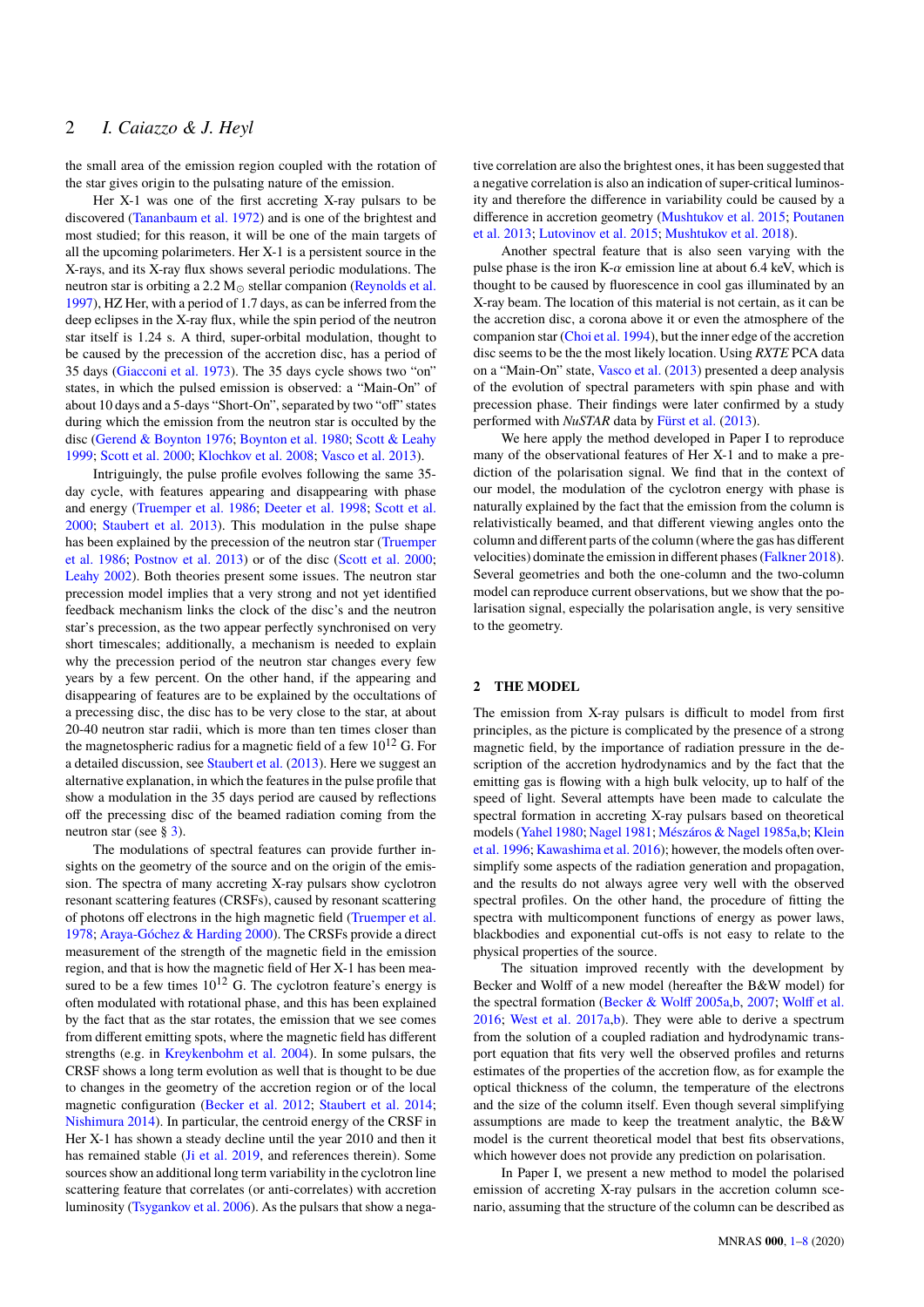*X-ray Pulsars Polarisation II* 3

in the B&W model. For the first time, our model takes into account the macroscopic structure and dynamics of the accretion column and the changes that happen during the propagation of the radiation toward the observer, including the effects of relativistic beaming, gravitational lensing and quantum electrodynamics. We find that the beaming and polarisation of the emission from the column are dominated by the presence of the strong magnetic field and by the high speed of the in-falling gas. Our calculations are exact and fully analytical and predict the polarisation parameters of the radiation emitted by the accretion column independently of radiation transfer. The results depend on the physical parameters of the accretion column, in particular on the radius and height of the accretion column, on the strength of the magnetic field, on the velocity profile of the gas inside the column and on the optical depth of the column. This information can be obtained by spectral fitting within the context of the B&W model.

In this paper, we use the fit obtained by [Wolff et al.](#page-7-19) [\(2016\)](#page-7-19) of the phase-averaged *NuSTAR* spectrum of Her X-1. The parameters that we need for our model can be obtained from the following parameters in the paper:

- the radius of the accretion column  $r_0 = 107$  m;
- the observed cyclotron line energy  $E_{\text{cyc}} = 37.7 \text{ keV}$ ;
- the dimensionless parameter  $\xi = 1.36$ , defined in eq. 26 of [\(Becker & Wolff](#page-6-29) [2007\)](#page-6-29), which determines the optical depth;
- the accretion rate  $\dot{M} = 2.59 \times 10^{17}$  g/s;

In addition, we employ a value of  $M_* = 1.5 M_{\odot}$  for the mass and of  $R<sub>*</sub> = 10$  km for the radius of the neutron star, and a distance to the source of 6.6 kpc [\(Reynolds et al.](#page-7-4) [1997\)](#page-7-4). The inclination angle of Her X-1 and the angle between the rotation axis and the magnetic field axis can be somewhat constrained by analysing the pulse profile (see § [3\)](#page-2-0) but measuring the polarisation angle as a function of phase will put much more stringent constraints on the geometry of the source  $(\S$  [5\)](#page-4-0). Fig. [1](#page-2-1) shows our convention for the names of the angles, where we have indicated the rotation axis  $\hat{\Omega}$  in green, the magnetic axis in in blue and the line of sight in orange. The angle between the line of sight and the rotation axis  $\alpha$  and the angle between the rotation axis and the magnetic axis  $\beta$  remain constant as the star rotates, while the angle between the line of sight and the magnetic field axis  $\phi$  and the angle between the magnetic axis and the rotation axis projected in the plane of the sky,  $\zeta$ , which determines the polarisation angle, change with phase.

## <span id="page-2-0"></span>**3 PULSE PROFILE**

[Vasco et al.](#page-7-7) [\(2013\)](#page-7-7) analysed *RXTE* observations of a "Main On" state of Her X-1, and they report the variation of spectral features with spin phase and of the pulse profile for four intervals in the precession period, those corresponding to phase 0.03, 0.10, 0.15 and 0.2 of the 35-day period. In Fig. [2](#page-2-2) we show the pulse profiles observed by [Vasco et al.](#page-7-7) [\(2013,](#page-7-7) their Fig. 2) averaged over the energy interval 9-13 keV. The main peak at about <sup>∼</sup> <sup>0</sup>.<sup>75</sup> in pulse phase is surrounded by two "shoulders": a left shoulder that shows strong variations with precession phase and that is almost absent in precession phase 0.2 (black solid line) and a right shoulder that only varies as much as the main peak with precession phase. [Vasco](#page-7-7) [et al.](#page-7-7) [\(2013\)](#page-7-7) also report the variation of the intensity of the iron K- $\alpha$ line with pulse phase and precession phase: the intensity is quite constant with phase except in the peak, where it is undetectable, and in the left shoulder, where it is higher than average. Additionally, in the phases of the precession cycle where the left shoulder is



<span id="page-2-1"></span>**Figure 1.** The geometry of the system is identified by the angle  $\alpha$  between the line of sight (in orange) and the rotation axis (in green) and the angle β between the rotation axis and the magnetic axis (in blue). The angle  $φ$ between the line of sight and the magnetic axis is the same as the phase in the case of an orthogonal rotator (see Paper I). The angle  $\zeta$  (in red) between the magnetic axis and the rotation axis projected in the plane of the sky determines the polarisation angle.



<span id="page-2-2"></span>Figure 2. Pulse profiles averaged in the 9-13 keV range from [Vasco et al.](#page-7-7) [\(2013\)](#page-7-7). They corresponds to different phases in a "Main On" of the 35-day period: 0.03 (orange dotted line), 0.10 (blue dashed line), 0.15 (green dash dotted line) and 0.2 (black solid line). The uncertainties are smaller than the line width.

less pronounced (like in phase 0.2), the peak in the iron line at the shoulder location is also less pronounced.

The changes in intensity of the main peak during the "Main-On" are associated with the precession of the accretion disc: in the first phases, the disc gradually clears the view to the the Xray emitting region, and the flux increases, while toward the end of the "Main-On", the inner edge of the disc starts blocking the emission region and the flux declines. The modulation in the left shoulder is much more pronounced than the modulation in the peak, and it does not follow the same trend. Moreover, while the iron line is undetectable at the main peak, in the left shoulder the line reaches its maximum intensity and it shares the same modulation with the left shoulder over the 35-day precession period. As the iron fluorescence is generated when an X-ray beam is reprocessed by cool material, this trend hints strongly that the left shoulder is coming from radiation reflected by the precessing disc. The left shoulder comes immediately before the main peak in time, which would suggest that it is caused by the reflection off the disc of the highly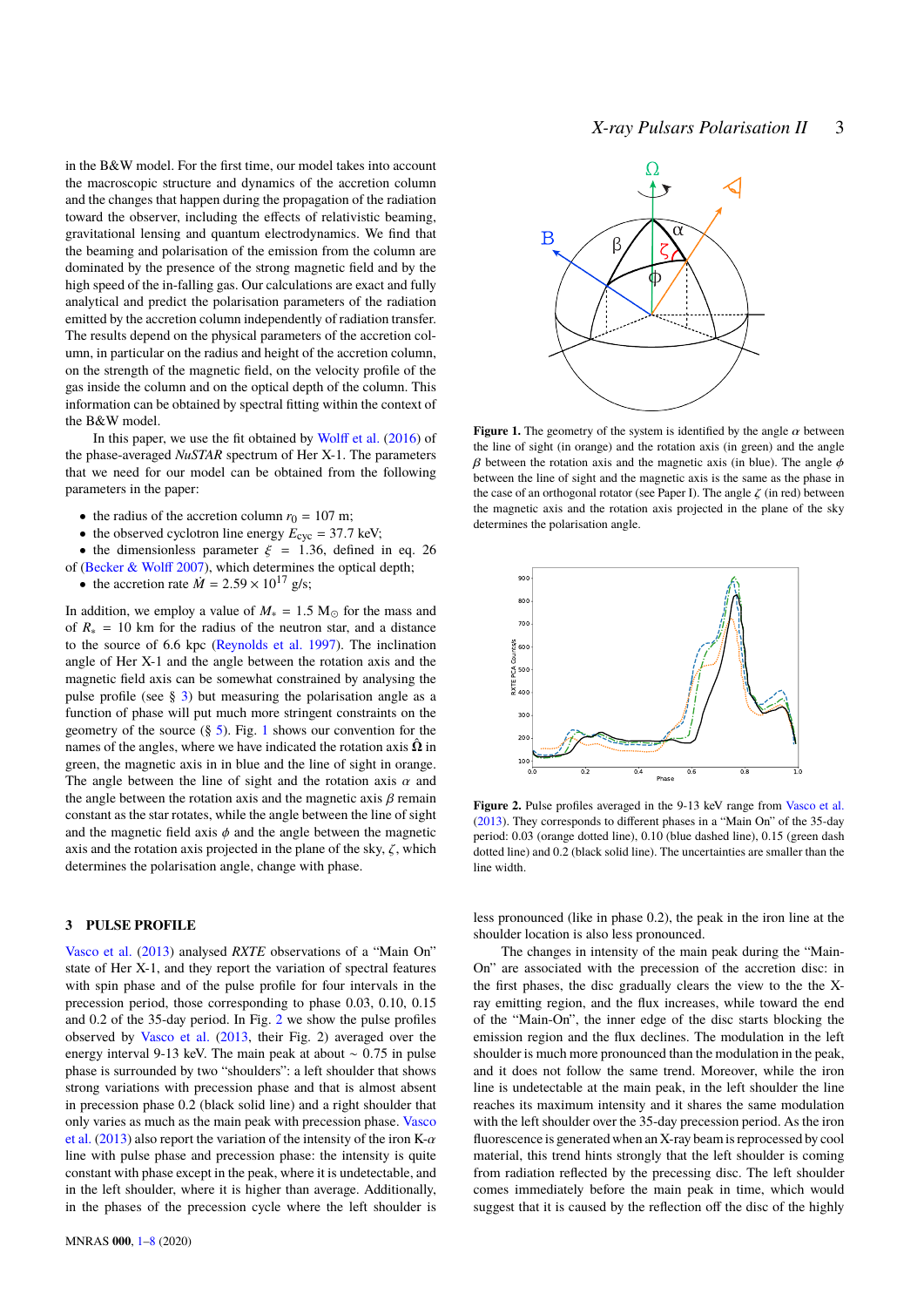## 4 *I. Caiazzo & J. Heyl*

beamed emission from the column, pointing toward the disc right before pointing toward the observer. The right shoulder does not show a strong modulation with precession phase, and the strength of the iron line remains close to the average value in the phase of the right shoulder. Therefore, there is no particular indication whether the right shoulder is the result of a reflection off the disc or off the neutron star surface. It could be either or a combination of both.

We here assume that at the main peak, the emission from the accretion column, which is highly beamed, is pointing toward the observer, and that the varying emission in the phases outside of the main peak comes from reflections off the disc and/or the neutron star surface. We will discuss the effect on polarisation of the two options in § [5.](#page-4-0) Additionally, the disc direct emission could contribute, but we do not expect it to change with rotation phase and therefore it could only provide a constant background. Within our model, we can reproduce the pulse fraction and the shape of the peak both for the case in which the X-rays are emitted by two accretion columns at the magnetic poles of the neutron star or by a single column. There are several geometries, identified by the angles  $\alpha$  and  $\beta$  in Fig. [1,](#page-2-1) that produce a pulse profile that agrees with the observed one. The left panels of Figs. [3](#page-3-0) and [4](#page-3-1) show only some examples. In the left panels of Fig. [3,](#page-3-0) the predicted pulse profile from the one-column model is shown in red for  $\alpha = 83^\circ$  and  $\beta = 86^\circ$  (upper panel) and for  $\alpha = 30^\circ$  and  $\beta = 155^\circ$  (lower panel) while in black we can see for  $\alpha = 30^\circ$  and  $\beta = 155^\circ$  (lower panel), while in black we can see<br>the pulse profile for the precession phase where the left shoulder is the pulse profile for the precession phase where the left shoulder is less pronounced (phase 0.2, also in black in Fig. [2\)](#page-2-2). In the left panels of Fig. [4,](#page-3-1) the predicted pulse profile from the two-column model is shown for  $\alpha = 50^\circ$  and  $\beta = 42^\circ$  (upper panel) and for  $\alpha = 75^\circ$  and  $\beta = 115^\circ$  (lower panel). We can see that in both figures, the different  $\beta = 115^\circ$  (lower panel). We can see that in both figures, the different geometries can reproduce the pulse shape at the main peak and the geometries can reproduce the pulse shape at the main peak, and the main difference between the geometries is how much the accretion column(s) contribute to the emission during the phases outside of the main peak.

## **4 CYCLOTRON FEATURE**

[Vasco et al.](#page-7-7) [\(2013\)](#page-7-7) and [Fürst et al.](#page-6-21) [\(2013\)](#page-6-21) analysed the evolution of the centroid energy of the CRSF in Her X-1 using data from *RXTE* and *NuSTAR*. They both found that the cyclotron line energy follows roughly the pulse profile, with an almost sinusoidal shape, and that there is no indication for a modulation over the 35-day period. The variation in cyclotron energy with phase, which has been observed in may X-ray pulsars, has been been previously explained by the fact that as the star rotates, we see radiation coming from different hot-spots on the surface of the neutron star where the strength of the magnetic field is different (e.g. in [Kreykenbohm et al.](#page-6-15) [2004,](#page-6-15) and references therein). In our model, the modulation of the line centroid with phase is naturally explained by the fact that the scattering electrons in the accretion column are highly relativistic. In fact, at the top of the column, the ionised gas is moving at about half the speed of light, and the radiation emitted by the column is highly beamed toward the surface of the star. For this reason, the main peak in the pulse profile corresponds to when one of the accretion columns is almost behind the star ( $\phi$  is close to  $\pi$  in Fig. [1\)](#page-2-1) and the strong beaming causes the cyclotron energy to be shifted to higher values. As the star rotates, we see the column at smaller angles, and therefore the beaming is less intense and the cyclotron line energy decreases.

The right panels of Figs. [3](#page-3-0) and [4](#page-3-1) show the weighted mean values for the phase-dependent cyclotron line energy averaged over the 35-day precession period in black with error bars, as measured



<span id="page-3-0"></span>**Figure 3.** In the left panels, in black, the observed pulse profile for Her X-1 is shown for the phase in the precession cycle with the least contribution from the disc (phase 0.2, same as black solid line in Fig. [2\)](#page-2-2) while in the right panels, the weighted mean values for the phase-dependent cyclotron line energy averaged over the 35-day precession period are plotted in black with error bars (data from [Vasco et al.](#page-7-7) [2013\)](#page-7-7). The solid red line shows the prediction for the one-column model for different geometries: in the top panels,  $\alpha = 83^\circ$  and  $\beta = 86^\circ$ , while in the lower panels  $\alpha = 30^\circ$  and  $\beta = 155^\circ$  $\beta = 155^\circ.$ 



<span id="page-3-1"></span>**Figure 4.** Same as in Fig. [3](#page-3-0) but for the two-column model and different geometries: in the top panels,  $\alpha = 50^{\circ}$  and  $\beta = 42^{\circ}$ , while in the lower panels  $\alpha = 75^\circ$  and  $\beta = 115^\circ$ .

by [Vasco et al.](#page-7-7) [\(2013,](#page-7-7) their Fig. 5), together with the predictions of our model, in red, for the same geometries described in § [3.](#page-2-0) In the upper right panel of Fig. [3,](#page-3-0) which is the case of an almost orthogonal rotator with one column, the modulation in cyclotron energy predicted by the model seems to best reproduce the observed one. In the lower panel of the same figure, the single column is always at a high angle  $\phi$  with respect to the observer, and therefore the effect of the beaming on the CRSF energy is always important,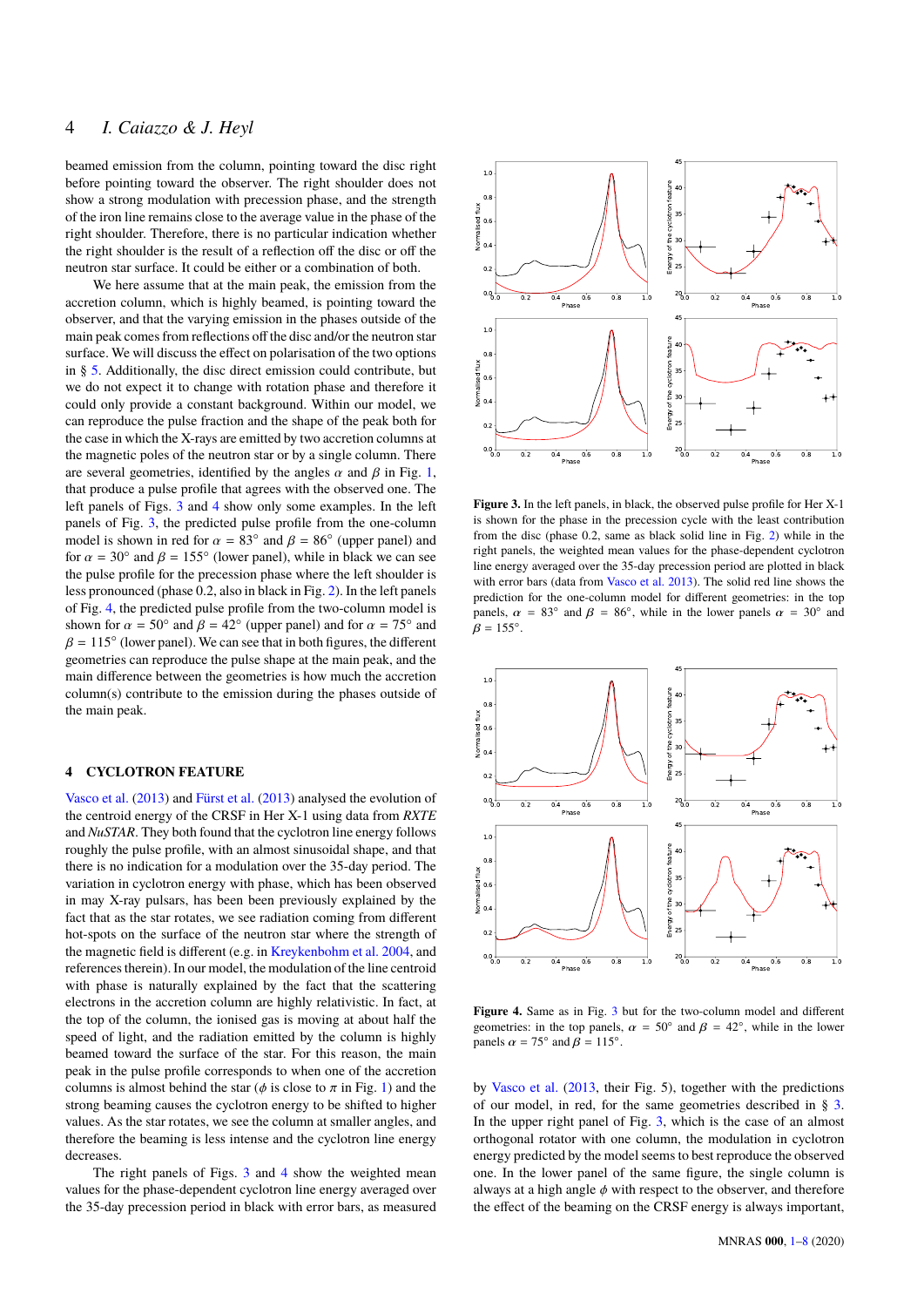reducing the modulation with phase. Fig. [4](#page-3-1) shows the two-columns case, in which the contribution from the second column increases the minimum in the cyclotron line energy in the upper right panel and even produces a second peak in the lower right panel. It is worth mentioning that we have not adjusted our model in any way to meet the data, and that these predictions simply come from the value of the cyclotron line estimated in [\(Wolff et al.](#page-7-19) [2016\)](#page-7-19) and from choosing the geometry that best reproduces the main peak in flux.

Figs. [3](#page-3-0) and [4](#page-3-1) only show the prediction for the emission from the column in red. If part of the emission in the phases outside the main peak is coming from the neutron star surface, for example because of reflection or reprocessing, the modulation of the cyclotron line energy can be affected by the fact that in the reflecting region the magnetic field has a different strength than in the column. For example, if the right shoulder is indeed caused by a reflection on the surface, away from the magnetic pole, the local magnetic field would be lower than in the column and this could explain why the observed cyclotron energy declines faster with phase after the main peak in the observations compared to the model prediction. For the same reason, the fact that the two-column model fails to reproduce the minimum in the cyclotron energy modulation could be due to the fact that at that phase, the emission from the column is a small contribution to the total emission and that reflections from the surface could be dominating the emission. An indication could come from the width of the cyclotron feature: when different regions where the magnetic field strength has different values contribute to the emission, we expect the cyclotron feature to be wide. [Vasco et al.](#page-7-7) [\(2013\)](#page-7-7) could not resolve the width of the cyclotron feature on the 35-day period because of large scatter in the data, but they found that on average the cyclotron feature is wider in the phases between 0.0 and 0.4.

In Paper I, we analysed the possibility of the accretion column being shorter than what is predicted by the B&W model. In particular, with the parameters obtained by [Wolff et al.](#page-7-19) [\(2016\)](#page-7-19) for Her X-1, the B&W model predicts a column height  $z_{\text{max}} = 6.6$  km. If a different assumption is made on the velocity profile of the in-flowing gas and on the nature of the shock at the top of the column, the height of the column could be different. For example, in Paper I, we analysed the case in which an adiabatic shock at the top of the column drastically reduces the speed of the incoming gas, reducing also the height of the column to about 1.4 km. The predictions of the short-column model are shown in Fig. [5](#page-4-1) for the one and the two-column case in the geometries that more closely reproduce the pulse profile. In the shorter column model, the scattering electrons are moving much slower, and therefore the relativistic beaming is less pronounced. For this reason, the short-column model fails to reproduce both the narrow peak observed in the pulse profile of Her X-1 and the strong modulation of the cyclotron line energy. We therefore conclude that, even if the accretion column could in principle be shorter than what is predicted by the B&W model, it cannot be too short, or conversely, the speed of the electrons cannot be too low, or the model fails to reproduce the observed profiles in flux and cyclotron energy.

#### <span id="page-4-0"></span>**5 POLARISATION SIGNAL**

From the analysis of the pulse profile and of the CRSF, we see that the models that best reproduce the observed profiles are the one-column model with  $\alpha = 83^\circ$  and  $\beta = 86^\circ$  and the two-column<br>model with  $\alpha = 50^\circ$  and  $\beta = 42^\circ$  (or equivalent geometries). We model with  $\alpha = 50^\circ$  and  $\beta = 42^\circ$  (or equivalent geometries). We<br>now analyse what is the polarisation signal that we expect from these now analyse what is the polarisation signal that we expect from these



<span id="page-4-1"></span>Figure 5. Same as in Fig. [3](#page-3-0) but for the short one-column model with  $\alpha = 67^\circ$  and  $\beta = 120^\circ$  (upper panels) and for the short two-columns model<br>with  $\alpha = 46^\circ$  and  $\beta = 40^\circ$  (lower panels) with  $\alpha = 46^\circ$  and  $\beta = 40^\circ$  (lower panels)

models. The upper panels of Fig. [6](#page-5-0) and Fig. [7](#page-5-1) show the polarisation parameters, polarisation fraction and angle, of the emission from the column(s) as a function of phase for different photon energies. In both models, the polarisation fraction (in blue) is very high at low energy and reaches a broad peak in the phase that coincides with the narrower peak in flux (in black). The main difference in polarisation fraction between the two models is that the one-column model has a deep minimum in the anti-phase of the peak, while the polarisation fraction in the two-column model is quite flat outside the peak.

As expected, the polarisation angle (in red) is quite different between the two models. In both models, below 10 keV, the light is polarised in the ordinary mode, so the polarisation direction coincides with the direction of the magnetic field in the sky. In the one-column model, the polarisation angle has a swing coincidentally with the peak because the column is going behind the star, and therefore the polarisation angle swings from  $\zeta \sim 90^\circ$  to  $\zeta \sim -90^\circ$ .<br>The fact that  $\alpha$  is close to 90° means that we see an additional very The fact that  $\alpha$  is close to 90 $\degree$  means that we see an additional, very sharp swing at the anti-phase of the main peak. For the two-column model, in the particular geometry that we picked, the swing in the peak only goes between  $\zeta \sim -60^\circ$  and  $\zeta \sim 60^\circ$  because  $\beta$  is lower, and the swing at the anti-peak is much smoother because  $\alpha$  is also and the swing at the anti-peak is much smoother because  $\alpha$  is also lower.

In both models, the emission at 30 keV, close to the cyclotron energy, is polarised in the direction perpendicular to the magnetic axis (in the extraordinary mode) and therefore the polarisation angle follows the same pattern as at low energy, only shfted by  $90^\circ$ . At 20 keV, the polarisation is in the ordinary mode in the peak (around 0.75 in phase), but it goes through a zero and changes to the extraordinary mode at phases  $\sim 0.7$  and  $\sim 0.85$ , which results in a shift of the polarisation angle of 90◦ outside the peak.

The lower panels of Fig. [6](#page-5-0) and Fig. [7](#page-5-1) show the comparison between the polarisation fraction calculated without including the QED effect of vacuum birefringence (orange dash-and-dotted line) and including QED (blue dashed line). We can see that the effect of QED is mainly to reduce the polarisation fraction everywhere and especially outside of the peak. More details can be found in Paper I.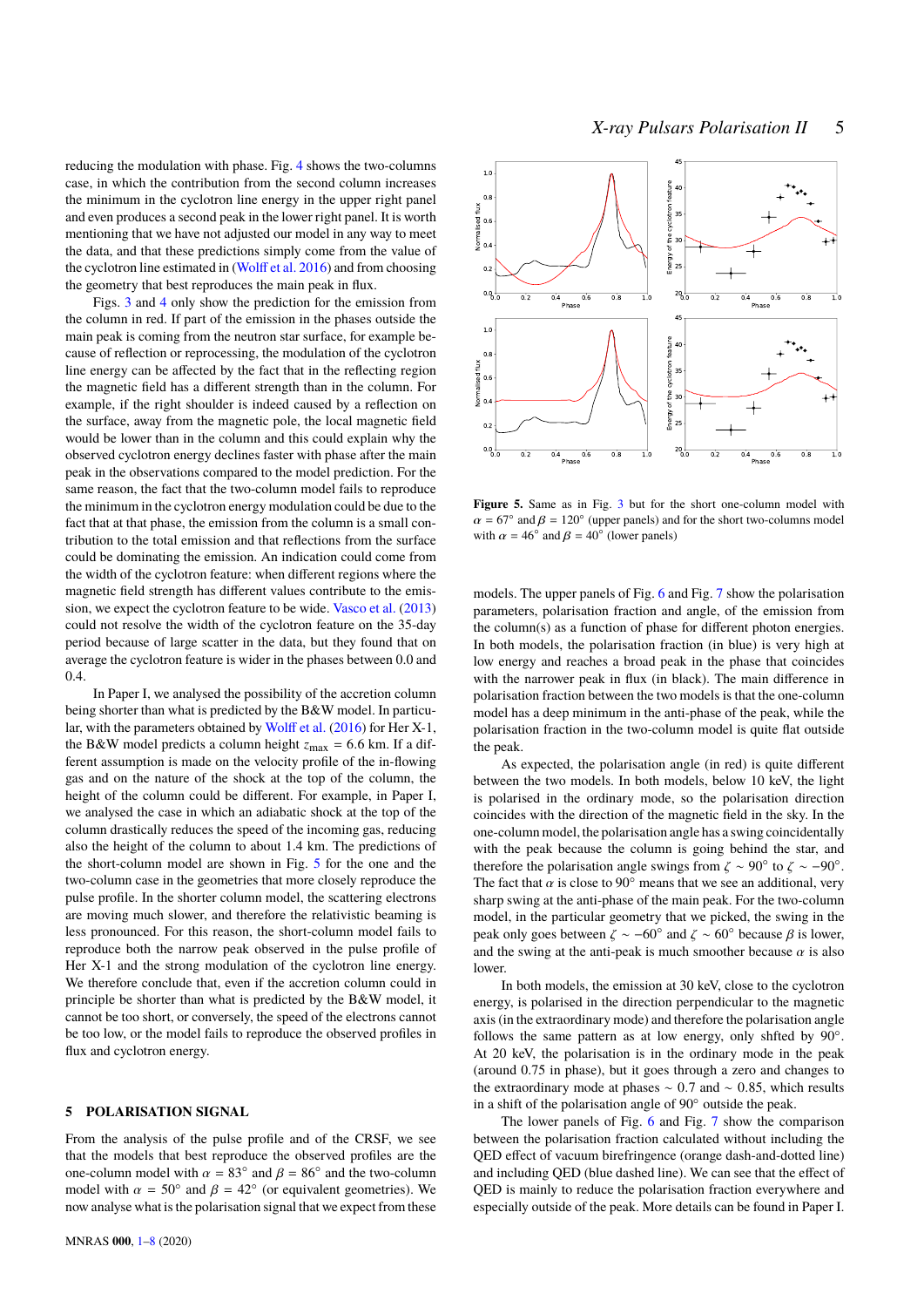

<span id="page-5-0"></span>**Figure 6.** Polarisation parameters for the emission from the column in the one-column model with  $\alpha = 83^\circ$  and  $\beta = 86^\circ$  as function of phase and for four phase and for four photon apertises at the observer from left t photon energies at the observer, from left to right: 1 keV, 10 keV, 20 keV and 30 keV. Upper panels: polarisation fraction (blue dashed line) and polarisation angle (red dash-dotted line). Lower panels: polarisation fraction including the effect of QED (blue dashed line, same as upper panels) and without QED (orange dash-dotted line)



<span id="page-5-1"></span>**Figure 7.** Same as Fig. [6](#page-5-0) but for the total emission from the columns in the two-columns model with  $\alpha = 50^\circ$  and  $\beta = 42^\circ$ .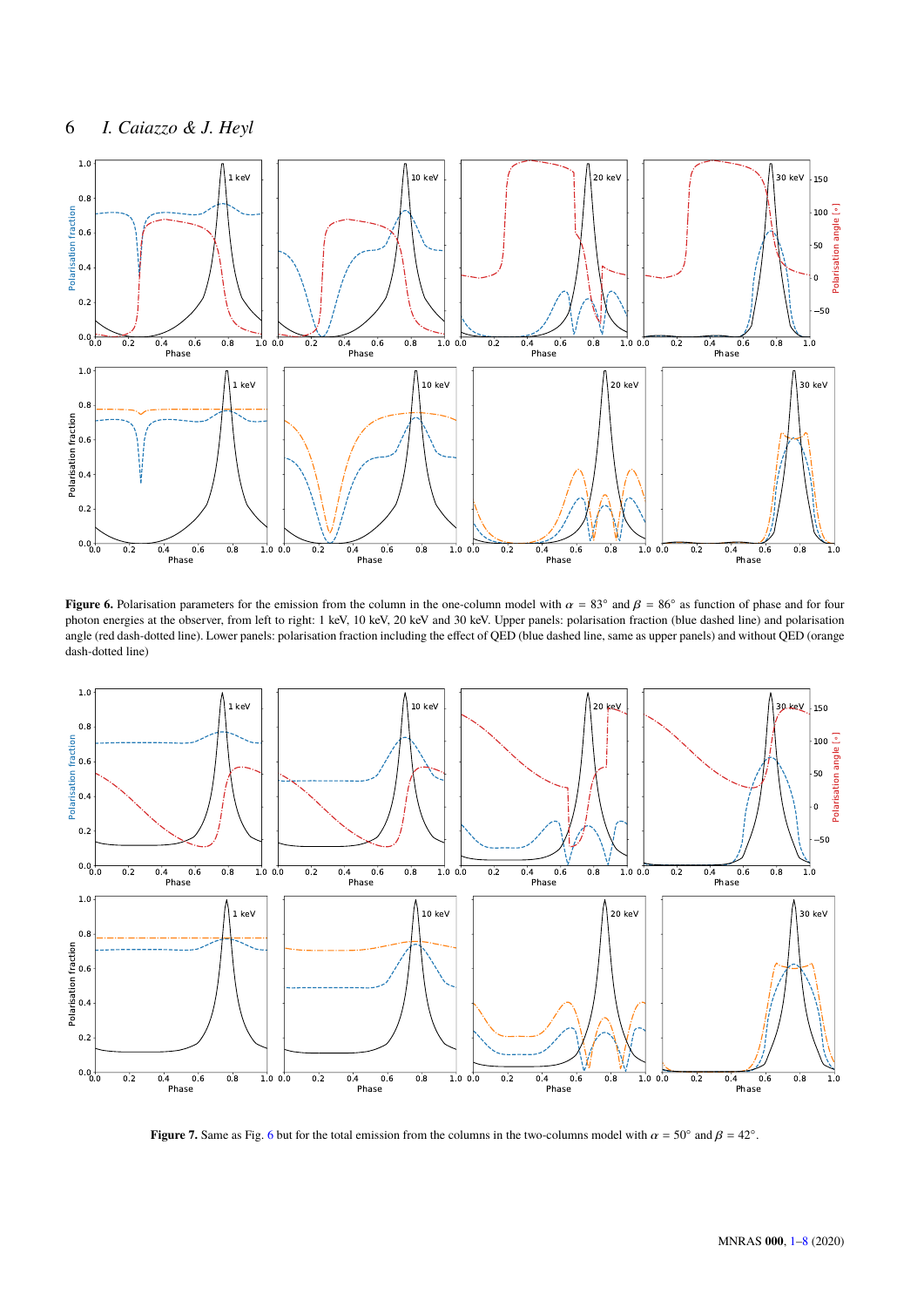Figs. [6](#page-5-0) and [7](#page-5-1) only depict the emission coming from the accretion column(s). As discussed in  $\S$  [3,](#page-2-0) outside of the peak we expect a large contribution to come from either the accretion disc or the surface of the neutron star. If the disc itself is emitting in the energy range of interest, such emission should stay constant with rotation phase and show variability with the 35-day period. A direct contribution from the disc would dilute the polarisation shown in Figs. [6](#page-5-0) and [7](#page-5-1) because the emission from an accretion disc is expected to be weakly polarised, with a peak of about 11% parallel to the disc plane if the disc is seen edge-on (e.g. [Chandrasekhar](#page-6-30) [1960;](#page-6-30) [Davis et al.](#page-6-31) [2009;](#page-6-31) [Schnittman & Krolik](#page-7-22) [2009,](#page-7-22) [2010;](#page-7-23) [Caiazzo & Heyl](#page-6-32) [2018,](#page-6-32) and references therein). Although direct emission from the disc would stay constant with phase, a reflection component could instead change with phase. For example, we suggested in § [3](#page-2-0) that the "left shoulder" in the pulse profile could be caused by the disc reflecting the beamed X-ray emission from the accretion column. In this case, we expect the scattered radiation to be polarised in the same direction as the pulse and to be highly polarised. If reflected emission from the disc contributes to phases far from the main pulse, we expect it to be polarised perpendicular to the disc.

The "right shoulder" in the pulse profile could come from either a reflection off the disc or off the neutron star surface. As we have shown in Paper I, the radiation from the accretion column is beamed downward by special relativity and bent downward toward the stellar surface by gravity. We therefore expect a substantial portion of the surface to be illuminated by the column. Depending on whether the heat is deposited deep inside the stellar surface or if the illuminating photons are scattered in the upper layers of the atmosphere, the expected polarisation signal is quite different. In the former case, we expect the average energy of the emission in the "right shoulder" to be less than near the peak, the polarisation to be mainly in the X-mode for low energies and the polarisation fraction to decrease with energy (see [Caiazzo et al.](#page-6-33) [2019,](#page-6-33) and references therein). In the latter case, the illuminating photons are scattered and possibly boosted in energy through Comptonisation off the surface and therefore we expect the average energy of the emission to be higher than or similar to the one near the peak. The polarisation signal would be also very different, as the scattered photons would be polarised mainly in the O-mode (see [Mészáros & Nagel](#page-6-24) [1985b,](#page-6-24) and Paper I).

If the neutron star is precessing with a 35-day period, as suggested by some authors [\(Brecher](#page-6-34) [1972;](#page-6-34) [Truemper et al.](#page-7-8) [1986;](#page-7-8) [Post](#page-7-10)[nov et al.](#page-7-10) [2013\)](#page-7-10), we expect the polarisation direction both for the main emission and the reflected emission to shift with the precession period.

#### <span id="page-6-0"></span>**6 CONCLUSIONS**

We have presented a model for the polarised emission from one or two accretion columns in the X-ray pulsar Her X-1. This model is able to reproduce the pulse fraction and the pulse shape of the main peak in the pulse profile of Her X-1. Additionally, the observed modulation with rotational phase of the cyclotron energy is naturally reproduced by some geometries in our model that also reproduce the pulse profile. The model is built upon the B&W model (see Paper I) for the phase-averaged spectrum for Her X-1, so it also is able to satisfactorily reproduce the current observations and to build upon these to make clear predictions of the expected polarisation signal. Observations of the polarised signal will help constraining the geometry of the system, in particular the nature of the 35 day super-orbital period, by determining if the disc or the neutron star precess, or both. Furthermore, polarisation will help decide the nature of the emission outside the main pulse that still varies periodically with pulsar period, specifically if it is reprocessed by the disc or the stellar surface, and in the latter case, how deeply the energy is deposited in the neutron star's atmosphere. The dawn of astrophysical X-ray polarimetry will dramatically enhance our understanding of X-ray pulsars in general and Her X-1 in particular.

#### **ACKNOWLEDGEMENTS**

We would like to thank Michael Wolff, Peter Becker and the XMAG collaboration for for valuable input, and Sterl Phinney for useful comments. The research was supported by NSERC Canada, Compute Canada, a Burke Fellowship at Caltech and a Four-Year Fellowship at UBC.

#### **REFERENCES**

- <span id="page-6-14"></span>Araya-Góchez R. A., Harding A. K., 2000, [ApJ,](http://dx.doi.org/10.1086/317224) [544, 1067](https://ui.adsabs.harvard.edu/abs/2000ApJ...544.1067A)
- <span id="page-6-27"></span>Becker P. A., Wolff M. T., 2005a, [ApJ,](http://dx.doi.org/10.1086/428927) [621, L45](https://ui.adsabs.harvard.edu/abs/2005ApJ...621L..45B)
- <span id="page-6-28"></span>Becker P. A., Wolff M. T., 2005b, [ApJ,](http://dx.doi.org/10.1086/431720) [630, 465](https://ui.adsabs.harvard.edu/abs/2005ApJ...630..465B)
- <span id="page-6-29"></span>Becker P. A., Wolff M. T., 2007, [ApJ,](http://dx.doi.org/10.1086/509108) [654, 435](https://ui.adsabs.harvard.edu/abs/2007ApJ...654..435B)
- <span id="page-6-16"></span>Becker P. A., et al., 2012, [A&A,](http://dx.doi.org/10.1051/0004-6361/201219065) [544, A123](https://ui.adsabs.harvard.edu/abs/2012A&A...544A.123B)
- <span id="page-6-2"></span>Beilicke M., et al., 2014, [Journal of Astronomical Instrumentation,](http://dx.doi.org/10.1142/S225117171440008X) [3,](http://adsabs.harvard.edu/abs/2014JAI.....340008B) [1440008](http://adsabs.harvard.edu/abs/2014JAI.....340008B)
- <span id="page-6-10"></span>Boynton P. E., Crosa L. M., Deeter J. E., 1980, [ApJ,](http://dx.doi.org/10.1086/157856) [237, 169](https://ui.adsabs.harvard.edu/abs/1980ApJ...237..169B)
- <span id="page-6-34"></span>Brecher K., 1972, [Nature,](http://dx.doi.org/10.1038/239325a0) [239, 325](https://ui.adsabs.harvard.edu/abs/1972Natur.239..325B)
- <span id="page-6-32"></span>Caiazzo I., Heyl J., 2018, [Phys. Rev. D,](http://dx.doi.org/10.1103/PhysRevD.97.083001) [97, 083001](http://adsabs.harvard.edu/abs/2018PhRvD..97h3001C)
- <span id="page-6-33"></span>Caiazzo I., Heyl J., Turolla R., 2019, Polarimetry of Magnetars and Isolated Neutron Stars. p. 301, [doi:10.1007/978-3-030-19715-5\\_12](http://dx.doi.org/10.1007/978-3-030-19715-5_12)
- <span id="page-6-30"></span>Chandrasekhar S., 1960, Radiative transfer
- <span id="page-6-3"></span>Chauvin M., et al., 2018, [MNRAS,](http://dx.doi.org/10.1093/mnrasl/sly027) [77, L45âĂŞL49](http://adsabs.harvard.edu/abs/2018MNRAS.tmpL..30C)
- <span id="page-6-20"></span>Choi C. S., Nagase F., Makino F., Dotani T., Kitamoto S., Takahama S., 1994, [ApJ,](http://dx.doi.org/10.1086/175008) [437, 449](https://ui.adsabs.harvard.edu/abs/1994ApJ...437..449C)
- <span id="page-6-31"></span>Davis S. W., Blaes O. M., Hirose S., Krolik J. H., 2009, [ApJ,](http://dx.doi.org/10.1088/0004-637X/703/1/569) [703, 569](http://adsabs.harvard.edu/abs/2009ApJ...703..569D)
- <span id="page-6-12"></span>Deeter J. E., Scott D. M., Boynton P. E., Miyamoto S., Kitamoto S., Takahama S., Nagase F., 1998, [ApJ,](http://dx.doi.org/10.1086/305910) [502, 802](https://ui.adsabs.harvard.edu/abs/1998ApJ...502..802D)
- <span id="page-6-22"></span>Falkner S., 2018, PhD thesis, Friedrich-Alexander-Universität Erlangen-Nürnberg
- <span id="page-6-6"></span>Feng H., et al., 2019, [Experimental Astronomy,](http://dx.doi.org/10.1007/s10686-019-09625-z) [47, 225](https://ui.adsabs.harvard.edu/abs/2019ExA....47..225F)
- <span id="page-6-7"></span>Feng H., et al., 2020, [Nature Astronomy,](http://dx.doi.org/10.1038/s41550-020-1088-1) [4, 511](https://ui.adsabs.harvard.edu/abs/2020NatAs.tmp..100F)
- <span id="page-6-21"></span>Fürst F., et al., 2013, arXiv e-prints, [p. arXiv:1309.5361](https://ui.adsabs.harvard.edu/abs/2013arXiv1309.5361F)
- <span id="page-6-1"></span>Gaenther H. M., Egan M., Heilmann R. K., Heine S. N. T., Hellickson T., Frost J.and Marshall H. L., Schulz N. S., Theriault-Shay A., 2017. pp 10399 – 10399 – 13, [doi:10.1117/12.2273772,](http://dx.doi.org/10.1117/12.2273772) [http://dx.doi.org/](http://dx.doi.org/10.1117/12.2273772) [10.1117/12.2273772](http://dx.doi.org/10.1117/12.2273772)
- <span id="page-6-9"></span>Gerend D., Boynton P. E., 1976, [ApJ,](http://dx.doi.org/10.1086/154751) [209, 562](https://ui.adsabs.harvard.edu/abs/1976ApJ...209..562G)
- <span id="page-6-8"></span>Giacconi R., Gursky H., Kellogg E., Levinson R., Schreier E., Tananbaum H., 1973, [ApJ,](http://dx.doi.org/10.1086/152321) [184, 227](https://ui.adsabs.harvard.edu/abs/1973ApJ...184..227G)
- <span id="page-6-5"></span>Jahoda K., et al., 2019, arXiv e-prints, [p. arXiv:1907.10190](https://ui.adsabs.harvard.edu/abs/2019arXiv190710190J)
- <span id="page-6-17"></span>Ji L., Staubert R., Ducci L., Santangelo A., Zhang S., Chang Z., 2019, [MNRAS,](http://dx.doi.org/10.1093/mnras/stz264) [484, 3797](https://ui.adsabs.harvard.edu/abs/2019MNRAS.484.3797J)
- <span id="page-6-26"></span>Kawashima T., Mineshige S., Ohsuga K., Ogawa T., 2016, [PASJ,](http://dx.doi.org/10.1093/pasj/psw075) [68, 83](https://ui.adsabs.harvard.edu/abs/2016PASJ...68...83K)
- <span id="page-6-25"></span>Klein R. I., Arons J., Jernigan G., Hsu J. J. L., 1996, [ApJ,](http://dx.doi.org/10.1086/309897) [457, L85](https://ui.adsabs.harvard.edu/abs/1996ApJ...457L..85K)
- <span id="page-6-11"></span>Klochkov D., et al., 2008, [A&A,](http://dx.doi.org/10.1051/0004-6361:20078953) [482, 907](https://ui.adsabs.harvard.edu/abs/2008A&A...482..907K)
- <span id="page-6-4"></span>Krawczynski H., et al., 2019, arXiv e-prints, [p. arXiv:1904.09313](https://ui.adsabs.harvard.edu/abs/2019arXiv190409313K)
- <span id="page-6-15"></span>Kreykenbohm I., Wilms J., Coburn W., Kuster M., Rothschild R. E., Heindl W. A., Kretschmar P., Staubert R., 2004, [A&A,](http://dx.doi.org/10.1051/0004-6361:20035836) [427, 975](https://ui.adsabs.harvard.edu/abs/2004A&A...427..975K)
- <span id="page-6-13"></span>Leahy D. A., 2002, [MNRAS,](http://dx.doi.org/10.1046/j.1365-8711.2002.05547.x) [334, 847](https://ui.adsabs.harvard.edu/abs/2002MNRAS.334..847L)
- <span id="page-6-19"></span>Lutovinov A. A., Tsygankov S. S., Suleimanov V. F., Mushtukov A. A., Doroshenko V., Nagirner D. I., Poutanen J., 2015, [MNRAS,](http://dx.doi.org/10.1093/mnras/stv125) [448, 2175](https://ui.adsabs.harvard.edu/abs/2015MNRAS.448.2175L) Mészáros P., Nagel W., 1985a, [ApJ,](http://dx.doi.org/10.1086/163594) [298, 147](http://adsabs.harvard.edu/abs/1985ApJ...298..147M)
- <span id="page-6-24"></span><span id="page-6-23"></span>Mészáros P., Nagel W., 1985b, [ApJ,](http://dx.doi.org/10.1086/163687) [299, 138](https://ui.adsabs.harvard.edu/abs/1985ApJ...299..138M)
- <span id="page-6-18"></span>Mushtukov A. A., Tsygankov S. S., Serber A. e. V., Suleimanov V. F., Poutanen J., 2015, [MNRAS,](http://dx.doi.org/10.1093/mnras/stv2182) [454, 2714](https://ui.adsabs.harvard.edu/abs/2015MNRAS.454.2714M)